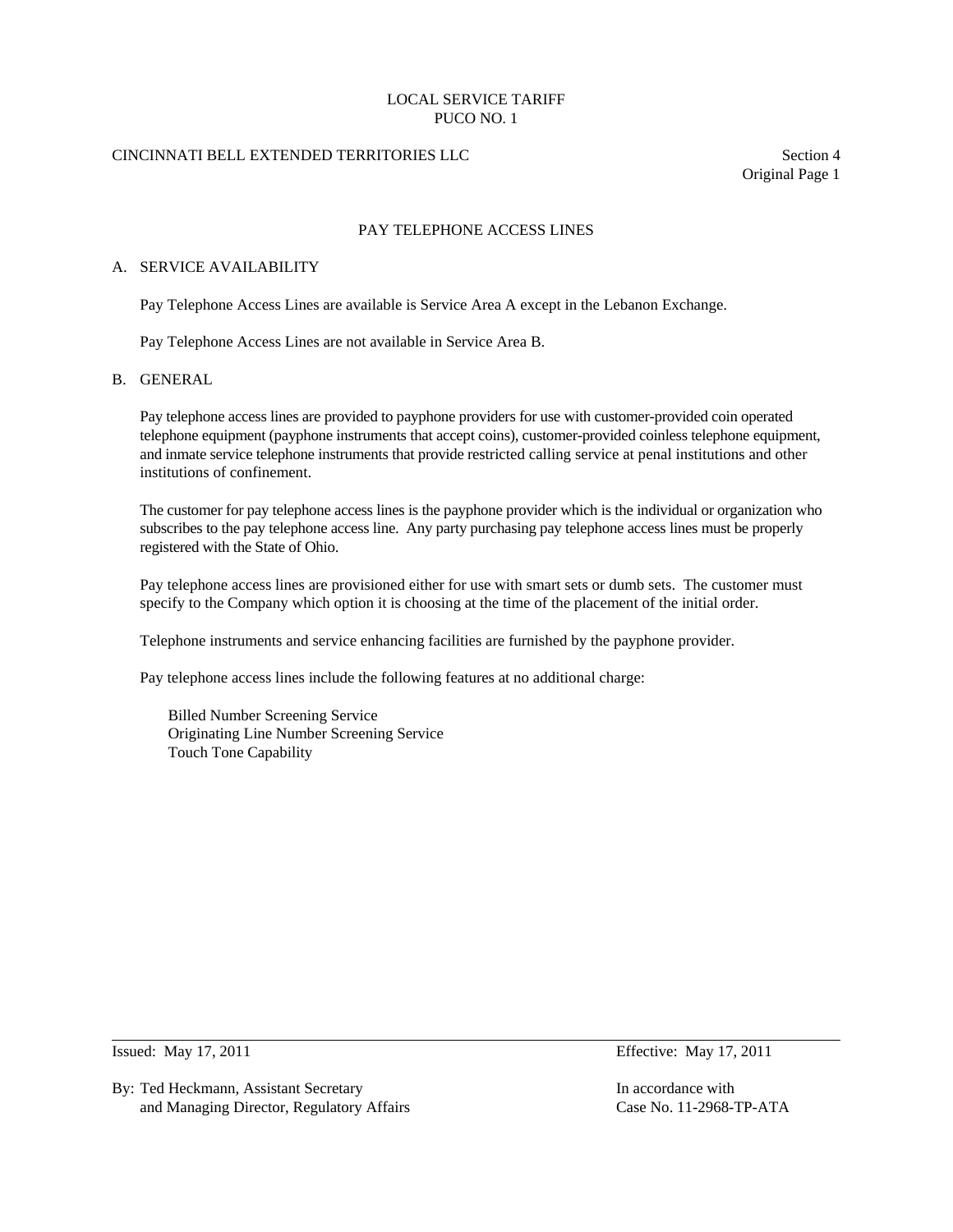## LOCAL SERVICE TARIFF PUCO NO. 1

# CINCINNATI BELL EXTENDED TERRITORIES LLC Section 4

Original Page 2

## PAY TELEPHONE ACCESS LINES

#### C. TERMS AND CONDITIONS

 Failure to comply with this tariff or any related rule or order approved by this Commission or the FCC shall be grounds for disconnection. Pay telephone access lines may be denied or disconnected in accordance with Section 2, Part D.7. of this tariff. If service is temporarily denied, the customer must pay the nonresidence Restoral of Service Charge specified in Section 3, Part C.1.b.2. of this tariff for service to be restored.

 The customer is responsible for the installation, operation and maintenance of customer-provided public telephones used in connection with pay telephone access lines.

 Customer-provided public telephones and equipment must be either registered in compliance with Part 68 of the FCC's Rules and Regulations or connected to the network behind an FCC-registered coupler.

 Pay telephone access lines cannot be included on accounts containing other classes of service. A separate account is required for this offering at each location.

 The local calling area for pay telephone access lines in a given exchange is the local calling area specified in Section 3, Part B.2. of this tariff for that exchange

Customer-provided public telephone service instruments are not required to receive incoming calls.

 The pay telephone access line customer will be charged for Directory Assistance (DA) calls made over the pay telephone access lines to which the customer subscribes. (See the Company's Nonresidence Service Agreement - Local Telephone Services for the rates, terms and conditions for these DA services.)

 Pay telephone access lines do not include International Blocking Service (IBS). IBS is provided out of the Company's Access Service Tariff, PUCO No. 1.

Directory listings are not provided with pay telephone access lines.

 The customer will be responsible for payment of a Maintenance of Service Charge as specified in the Company's Nonresidence Service Agreement - Local Telephone Services for visits by a Company employee to the service location when a service difficulty or trouble report results from customer-provided equipment or facilities.

 Other service options normally provided are available at normal nonresidence charges where such services are technically feasible.

 $\overline{a}$ 

By: Ted Heckmann, Assistant Secretary In accordance with In accordance with and Managing Director, Regulatory Affairs Case No. 11-2968-TP-ATA

Issued: May 17, 2011 Effective: May 17, 2011